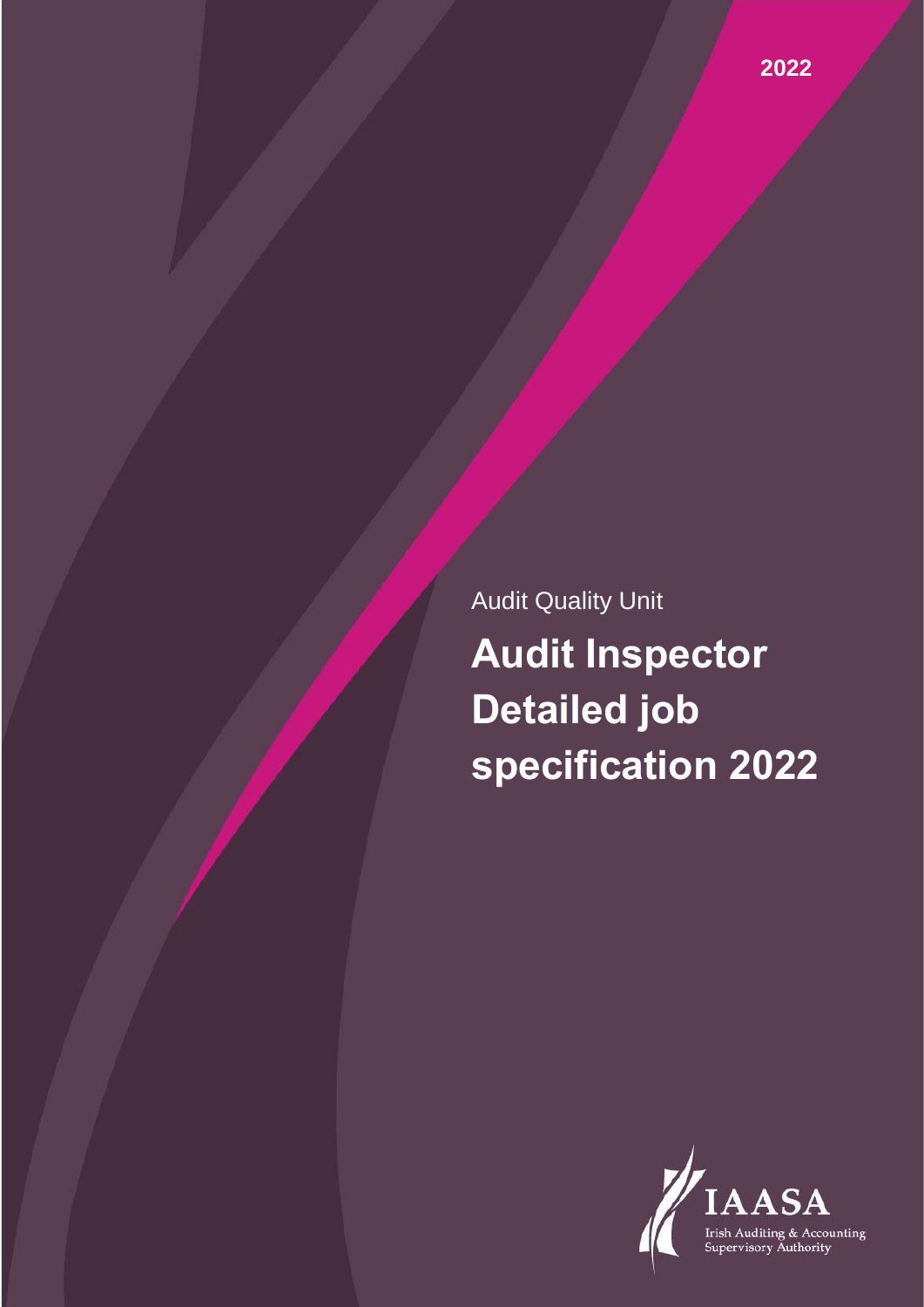# **1. IAASA**

The Irish Auditing and Accounting Supervisory Authority ('IAASA') is the independent body in Ireland responsible for, amongst other matters, the:

- a) inspection and promotion of improvements in the quality of auditing of Public Interest Entities;
- b) examination and enforcement of certain listed entities' periodic financial reporting;
- c) supervision of the regulatory functions of the Prescribed Accountancy Bodies; and
- d) adoption of standards on auditing, professional ethics and internal quality control.

IAASA is a state body established in 2006 and carries out its functions under the provisions of the Companies Act 2014. As such, its employees are public servants.

### **2. Post overview**

The role of an Audit Inspector is to inspect the quality of the audits of public interest entities as well as the internal quality control processes of the major audit firms. An inspector will participate in on-site inspections of the major audit firms dealing with senior staff and partners at those firms.

# **3. Essential requirements**

The successful candidate will be a member of a Recognised Accountancy Body and be able to demonstrate:

- substantial and recent experience at audit manager level or above auditing listed companies or other major entities. Experience at a large audit firm preferred; insurance experience an advantage;
- excellent knowledge of accounting frameworks and auditing standards;
- proven ability to work effectively with others to achieve a common task and strong teamwork ethic;
- confidence and ability to engage with and, where appropriate, challenge senior audit firm staff and partners;
- strong communication skills, both oral and written; and
- an appreciation of IAASA's objectives and values.

#### **4. Indicative description of principal duties and responsibilities**

Such duties and responsibilities include:

- conducting inspections of audit firms, including:
	- o their quality control structures, audit methodologies; and
	- $\circ$  audit working papers relating to public interest entities including credit institutions, insurance undertakings and listed entities;
- performing risk analysis in respect of key audit areas and developing appropriate inspection methodologies to respond to those risks;
- evaluating the quality of the audit work, including the judgements made in key auditing and accounting issues;
- interviewing audit firm personnel about the firm's structures, methodologies and audit work under review;
- identifying deficiencies and making recommendations for improvements;
- communicating findings via meetings and reports;
- researching technical issues and current market issues affecting auditing;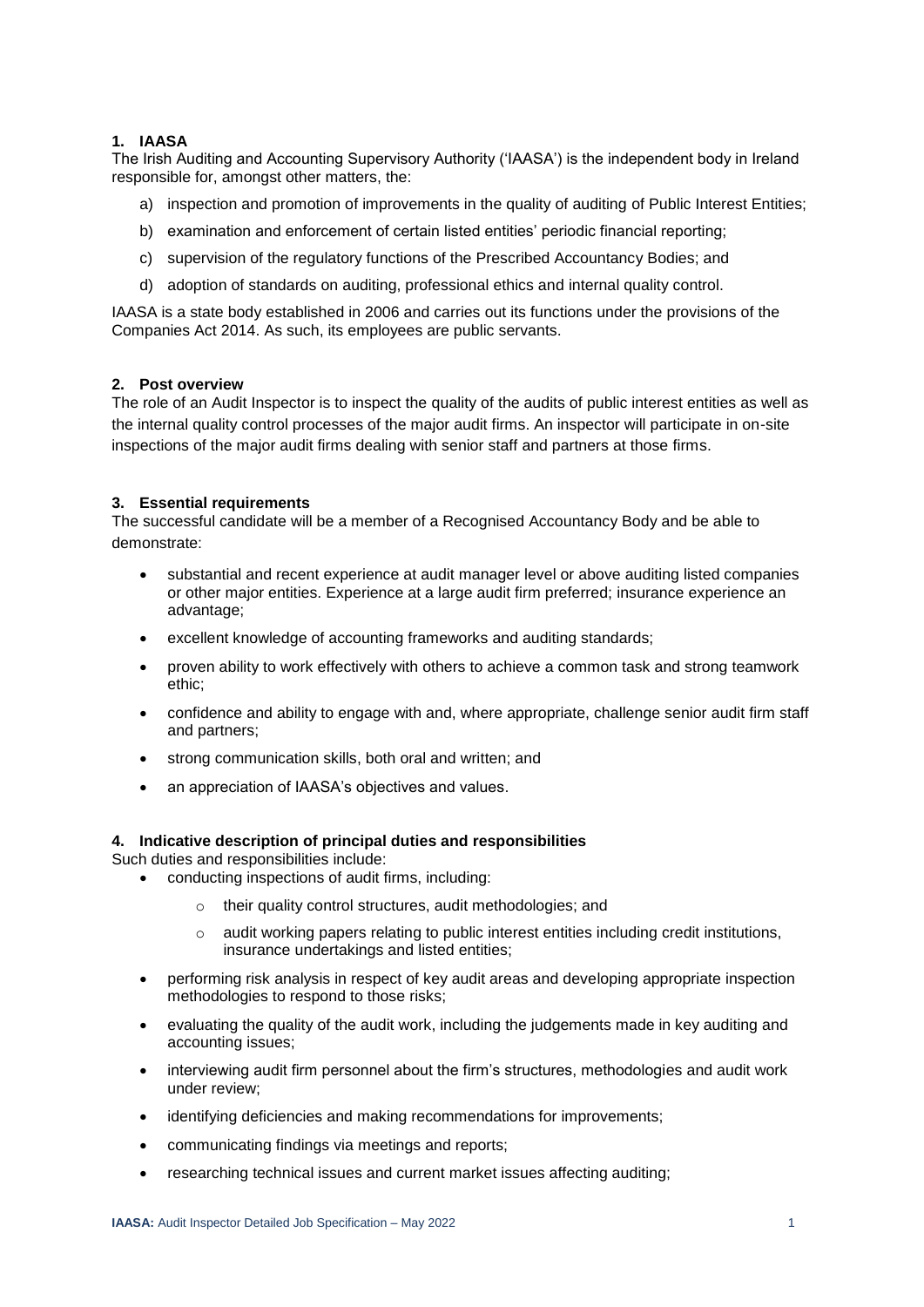- undertaking thematic reviews of audit related issues; and
- managing and participating in initiatives aimed at improving audit quality.

This outline is indicative only and duties may be altered from time to time, as considered necessary or otherwise appropriate, at the discretion of the Head of Operations or the Chief Executive. IAASA's offices are in Naas, Co Kildare. IAASA operates a flexible working policy but the role will require attendance at the office in Naas as well as engagement with stakeholders in Ireland and overseas. Part-time may be considered, but full-time preferred.

### **5. Salary**

This is a permanent position and the salary on commencement, which is non-negotiable, is €91,609, rising annually following each year's satisfactory performance on the following scale:

€91,609; €95,496; €99,354; €103,240; €106,518(Max); €109,917<sup>1</sup> ; €113,313<sup>2</sup> .

Increments (other than long service increments), subject to satisfactory performance, may be awarded annually.

Alternative arrangements may apply to serving public servants. The rate of total remuneration may be adjusted from time to time in accordance with government pay policy as applying to public servants generally.

#### **6. Other terms of employment**

- 6.1. *Superannuation:* The successful candidate will be a member of the Single Public Service Pension Scheme<sup>3</sup> unless s/he was a public servant in the 26 weeks prior to being offered the contract. Scheme membership, contributions and benefits are in accordance with terms set down by the Minister for Public Expenditure & Reform, and are dependent on personal circumstances on recruitment.
- 6.2. *Location:* The role is based in Naas, with regular on-site work undertaken at the relevant audit firms' offices and with occasional travel and overnight stays overseas. Travel and subsistence allowances are paid in accordance with rates applicable to civil servants. On-site attendance and travel are subject to Covid restrictions.
- 6.3. *Annual Leave:* The annual leave allowance is as applicable to a civil service Principal Officer (standard scale), currently 30 days. This is in addition to statutory public holidays and Good Friday.
- 6.4. *Professional subscriptions and Continuing Professional Development ('CPD'):* IAASA reimburses the annual membership subscription to the incumbent's principal Recognised Accountancy Body, and all mandatory CPD. IAASA also supports participation in relevant training and professional development courses related to an employee's business activities including, but not limited to mandatory CPD activities.
- 6.5. *Public Services Stability Agreement 2013-2020:* The provisions of the Public Services Stability Agreement apply to all staff in IAASA. These provisions include a standard working week of 39 hours.

# **7. Application procedure**

-

Persons interested in this role should send a *Curriculum Vitae* together with a brief covering letter setting out how they meet the above requirements to careers@iaasa.ie. Applications are being

<sup>&</sup>lt;sup>1</sup> Long service increment 1: payable after three years' satisfactory service on the maximum.

<sup>&</sup>lt;sup>2</sup> Long service increment 2: payable after six years' satisfactory service on the maximum.

<sup>&</sup>lt;sup>3</sup> The SPSPS is a Defined Benefit scheme. Existing public servants may be eligible for membership of IAASA's Superannuation Schemes.